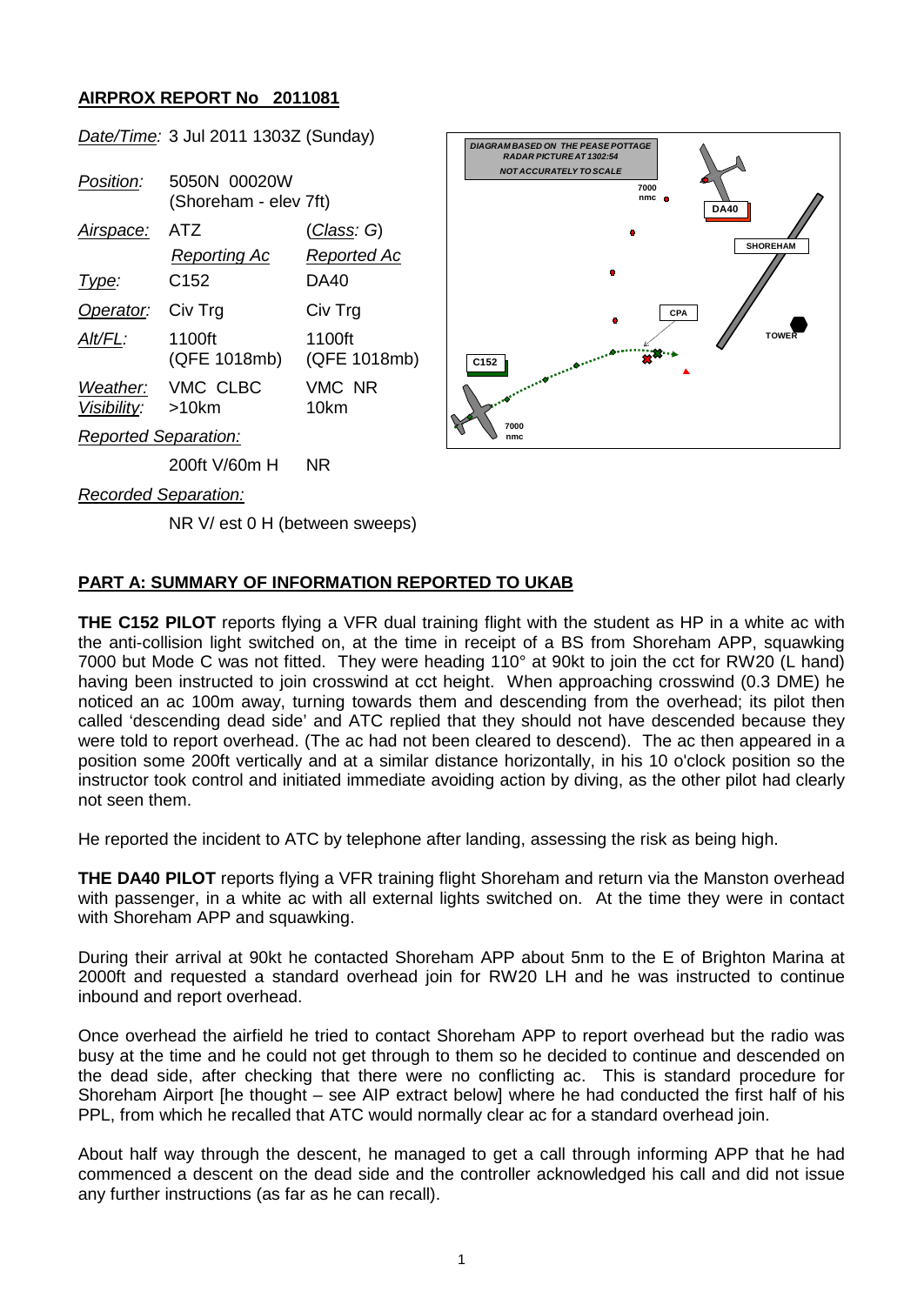About 20sec, when he had levelled at 1100ft QFE another ac made a call saying that he had nearly 'landed on his head'. He then saw the ac off to his LH side, stopped his descent and made a turn away from the other ac to increase separation whilst maintaining a good look out.

He also offered to make a RH orbit but Shoreham APP declined. He subsequently ended up having to do a go-around as he could not increase the horizontal separation sufficiently for a safe landing.

The controller then came back on the radio, whist he was on cross-wind, saying that he should be careful when descending in a low wing ac when other high wing ac in the cct. Although he agrees and he is always careful when descending, he was not informed of the other ac at any point during his contact with Shoreham. He also feels that this comment would have been better saved for when he was on the ground as at this point, he still had to fly the ac and it may have concerned his 'first trip passenger'; nevertheless, he expressed his apologies over the radio and informed Shoreham APP that he had tried to call 'overhead' but could not get through.

He conducted a safe landing and taxied back then informed the operations desk as to what happened and they subsequently received a call from Shoreham TWR informing that the other pilot may file an Airprox report.

Since the event, he has had a thorough briefing from a company instructor on the standard overhead join at Shoreham and what to do if he cannot get his call in to ensure that this will not happen again.

He apologised for the delay in his report caused by his being of out the country engaged on other work.

**ATSI** reports that the Airprox occurred at 1302:53, 0.6nm SW of the Shoreham ARP, in the Class G airspace of the Shoreham ATZ, which consists of a circle, radius 2nm, centred on RW02/20 and extending to 2000ft aal (7ft).

The Airprox was reported by the pilot of a C152; the other ac was a DA40. Both ac were operating on local VFR flights from Shoreham Airport.

The Shoreham controller was operating a combined Aerodrome and Approach control position, without the aid of surveillance equipment, RW20 was in use with a LH traffic pattern. The workload was assessed as medium and the controller reported being comfortable with traffic levels.

The UK AIP page AD 2-EGKA-1-7 (29 Jul 10), paragraph 6, states:

- c) Circuit heights are 1100ft aal for all runways.
- d) Variable ccts at discretion of ATC.

e) Unless otherwise instructed ac joining the cct will overfly the aerodrome maintaining 2000ft aal, until instructed to descend to cct height on the inactive (dead) side of the runway in use and join the cct by crossing the upwind end. Pilots should note that there would frequently be helicopters operating both 'liveside' and 'deadside' in the ATZ up to 600ft.

ATSI had access to radar recordings, provided by NATS Swanwick and written reports from both pilots.

METAR EGKA 031250Z 22011KT 9999 FEW048 19/12 Q1018=

Two other ac had been given joining instructions; an AA5 was joining the deadside from the N and a Cessna was inbound from the E to join overhead at 2000ft

At 1254:45, the DA40 called Shoreham Approach, *"(DA40)c/s is a Diamond Star D A forty inbound currently five miles to we- to the east of Brighton Marina at two thousand feet information Hotel received on a Q N H of one zero one eight request a standard overhead join runway two zero*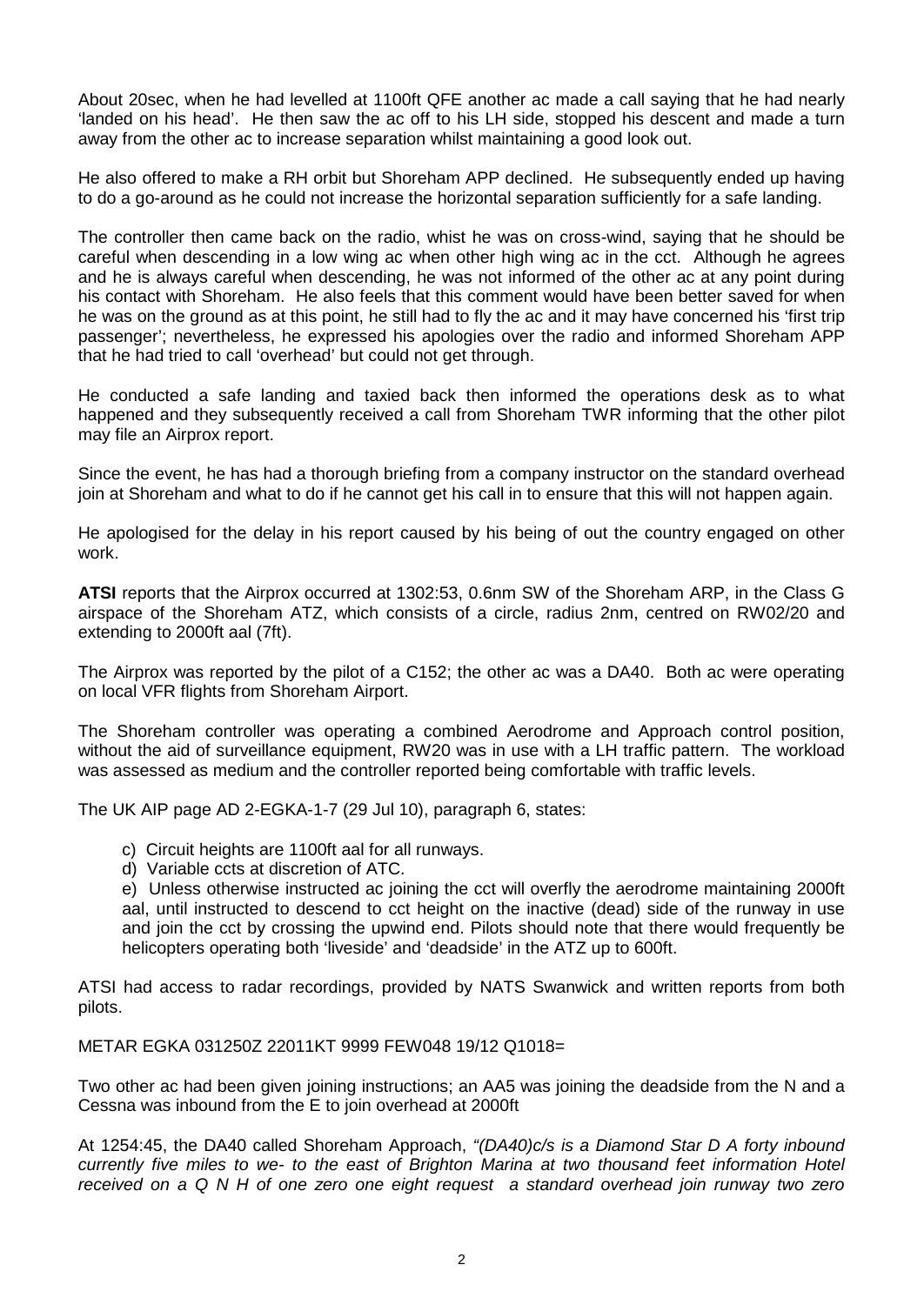*lefthand",* the controller replied, *"(DA40)c/s report overhead at two thousand feet two others joining"* and the pilot acknowledged, *"Report overhead at two thousand and two others (DA40)c/s".*

The C152 pilot called Shoreham APP at 1256:44 reporting*, "(C152)c/s just passed er Littlehampton er sixteen hundred Hotel one zero one eight requesting crosswind join"* and was instructed*, "(C152)c/s crosswind join approved at cct height report N abeam Worthing pier look out for an A A five joining er from the northwest to the deadside and two others joining*", the C152 pilot replied, *"Traffic's copied Worthing pier and er expect crosswind cct height (C152)c/s".* [Note: cct height is 1100ft]. The controller stated that Worthing Pier is a point where updated TI would normally be passed to traffic joining crosswind.

The other Cessna reported overhead at 1257:22 and was instructed to descend deadside and report crosswind.

The controller passed TI to the C152 at 1258:31, *"(C152)c/s lookout for an A A five approaching from the deadside*" and the pilot replied, "*er thats copied I've still got about 6 miles to run".*

The AA5 inbound from the N, reported approaching the deadside and the controller instructed the pilot to keep a good lookout for the Cessna descending deadside. Subsequently the Cessna turned onto a wide crosswind and the AA5 pilot requested a short cct to position ahead, which was approved.

It was noted that the C152 did not call N abeam Worthing Pier and the DA40 pilot did not call overhead at 2000ft.

The radar recording shows the DA40 on the deadside in a L turn towards the crosswind leg with the C152 also approaching crosswind at 1302:48; neither ac is displaying Mode C and the distance between the two ac as they converge is 0.3nm.

At 1302:50 the DA40 reported, *"(DA40)c/s been descending on the deadside approaching crosswind"* the controller replied, *"(DA40)c/s thank you report turning downwind"* and almost immediately at 1303:00 the C152 pilot reported, *"(C152)c/s ???? (DA40)c/s nose is literally on my head."*

The controller stated that visual contact with the two ac was acquired just as they made the RT calls and when the CPA occurred.

The radar recording shows the tracks of the two ac crossed at 1302:55 and at 1302:57 shows the two ac diverging with a horizontal separation of 0.1nm and increasing with the C152 inside the DA40 on the crosswind leg.

The controller asked the DA40 pilot, *"(DA40)c/s do you have the Cessna on your L"* and the pilot responded, *"Affirm would you like me to make a right hand orbit",* the controller advised, *"No - just position number two"* and this was acknowledged by the pilot. The controller did not consider at that point, that there was any need for the DA40 to make a RH orbit.

The controller then advised the DA40 of the requirement to call before descending particularly in low wing ac, as ac below might not be seen. The pilot responded that he had been trying to get through on the radio.

The controller was asked if the pilot of the DA40, who had requested a standard overhead join, might have considered that descent into the cct was approved but he indicated that Shoreham had specific, promulgated procedures for overhead joins that required a pilot to maintain 2000ft until instructed to descend to cct height on the dead side. The controller believed that the DA40 pilot had been instructed to report overhead at 2000ft and being a locally based pilot, should have been familiar with Shoreham procedures.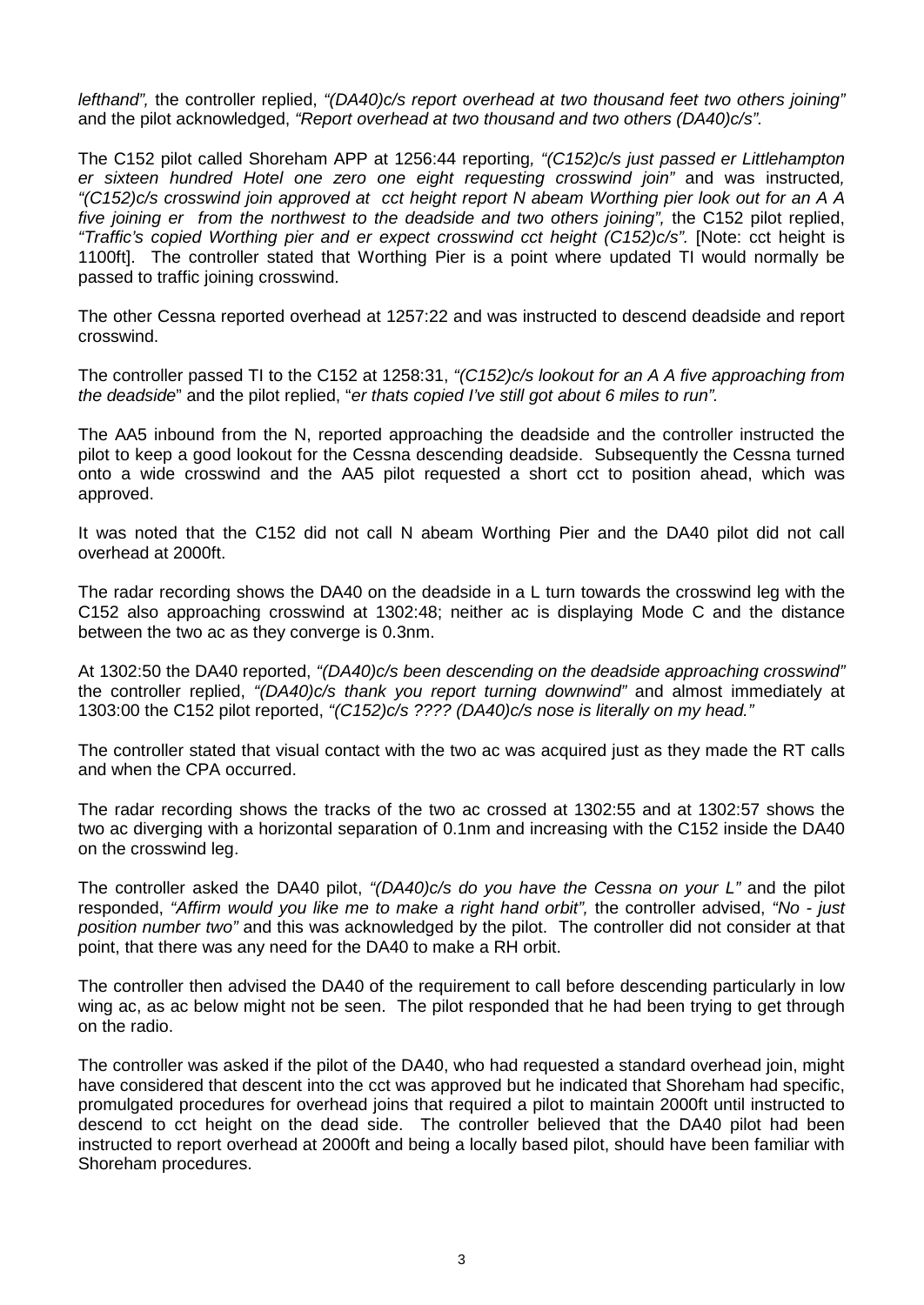When the DA40 called for a standard overhead join, the pilot was instructed to 'report' overhead at 2000ft and passed TI, ' 2 others joining'.

The C152 called when passing Littlehampton and was instructed to join crosswind at cct height and to 'report' N abeam Worthing pier, which is the point where the controller would normally pass updated TI to ac joining crosswind. However, the C152 was initially given TI on the other ac joining, 'lookout for an AA5 joining from the NW and 2 others joining'.

The C152 pilot did not report N abeam at Worthing Pier and the DA40 pilot did not report overhead at 2000ft. Both of these calls would have updated the SA of the controller and allowed the update of TI. The RT loading was high and this might have contributed to the pilots' missed calls; however, these calls were considered to be an important trigger for the integration of traffic into the cct allowing the update of position and TI.

Both pilot's had been given general TI on the cct situation and were operating VFR on the 'See and Avoid' principle.

The Airprox occurred when the DA40 did not report overhead, as instructed by ATC, and descended on the dead side without approval.

The C152 did not report N abeam Worthing Pier, as instructed by ATC, and this is considered to be a contributory factor.

Both ac had been passed general TI on the number of ac joining the cct and in good flight conditions, with visibility greater than 10km, the respective pilots were responsible for positioning into the cct VFR using the 'see and avoid' principle.

## **PART B: SUMMARY OF THE BOARD'S DISCUSSIONS**

Information available included reports from the pilots of both ac, transcripts of the relevant RT frequencies, radar recordings, reports from the air traffic controller involved and reports from the appropriate ATC authority.

The Board noted the Shoreham procedures as promulgated in the UKAIP and summarised in the ATSI report above.

It was clear to Members that the DA40 pilot was instructed to report overhead, that the Shoreham joining procedure in the UKAIP states that ac should 'maintain 2000ft aal until instructed to descend' and that he did not comply with this. Members were however, divided regarding the correct course of action when pilots are, as in this case, in the awkward situation where they are unable to communicate with ATC due to continuous RT traffic; most however, agreed that ac should hold (in the overhead at 2000ft) but not descend until a break in the transmissions allows a request to be approved. This opinion was endorsed by the CAA Flight Ops Advisor.

It was unclear to Members whether the missed position report at Worthing Pier by the C152 pilot had any substantial impact on the incident; it was agreed however, that it would have allowed the controller to formulate a more accurate air picture.

Both ac were operating in the 'see and avoid' area of the (join or) visual circuit and although the DA40 pilot did not see the C152 until after the CPA, the latter pilot saw the former just in time to take effective avoiding action. Members agreed however, that the lateness of this avoidance had been such that the safety of both ac had been compromised.

The Board also agreed that it is invariably poor RT discipline to comment on or criticise pilot's actions on the radio. It is always better to debrief and learn from any incidents later on the ground in a calm and reasoned manner.